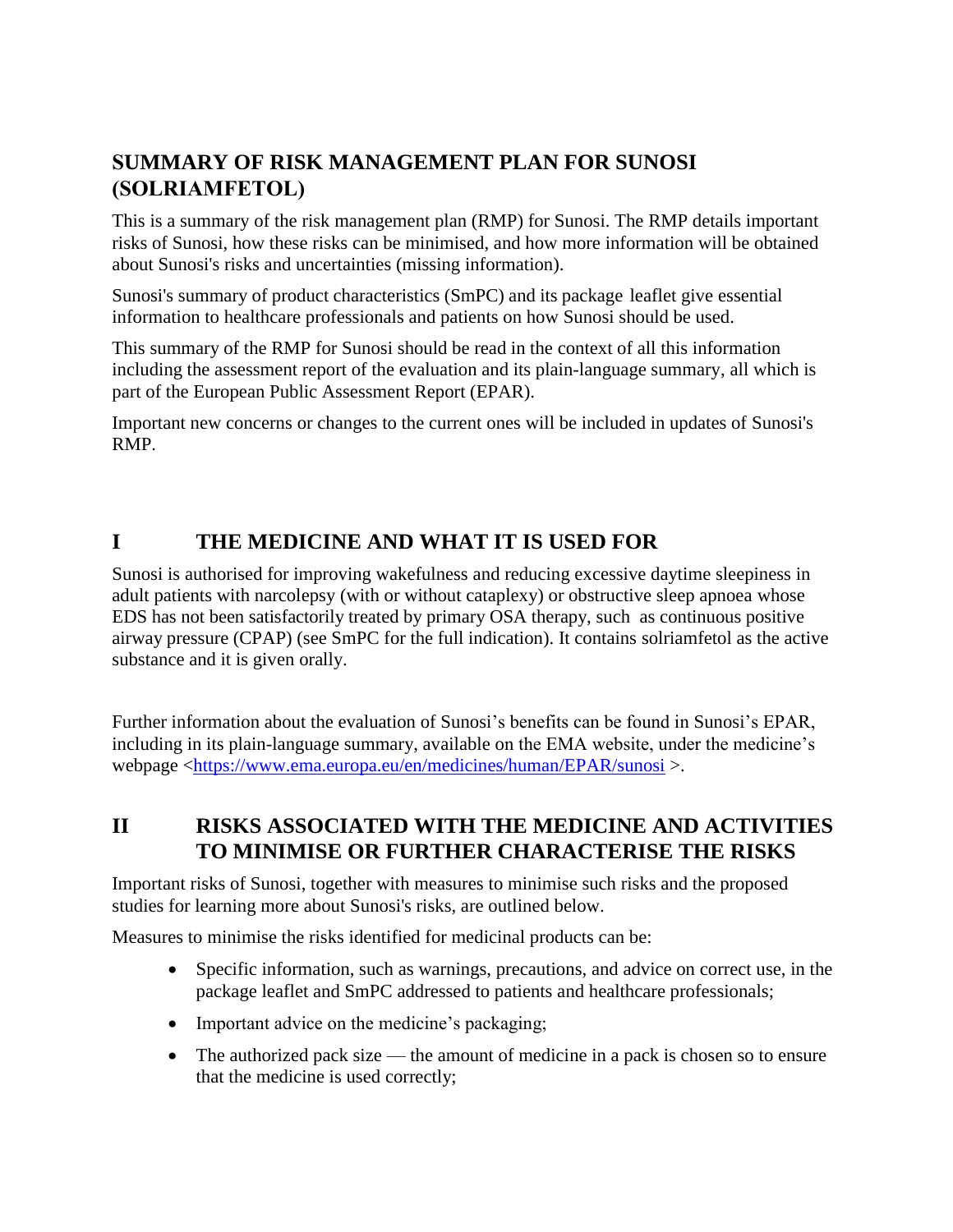• The medicine's legal status — the way a medicine is supplied to the patient (eg, with or without prescription) can help to minimise its risks.

Together, these measures constitute *routine risk minimisation* measures.

In addition to these measures, information about adverse reactions is collected continuously and regularly analysed, including Periodic Safety Update Report (PSUR) assessment - so that immediate action can be taken as necessary. These measures constitute *routine pharmacovigilance activities*.

If important information that may affect the safe use of Sunosi is not yet available, it is listed under 'missing information' below.

### **II.A List of Important Risks and Missing Information**

Important risks of Sunosi are risks that need special risk management activities to further investigate or minimise the risk, so that the medicinal product can be safely taken. Important risks can be regarded as identified or potential. Identified risks are concerns for which there is sufficient proof of a link with the use of Sunosi. Potential risks are concerns for which an association with the use of this medicine is possible based on available data, but this association has not been established yet and needs further evaluation. Missing information refers to information on the safety of the medicinal product that is currently missing and needs to be collected (eg, on the long-term use of the medicine).

| <b>List of Important Risks and Missing Information</b> |                                                                                                  |  |
|--------------------------------------------------------|--------------------------------------------------------------------------------------------------|--|
| Important identified risks                             | Serious cardiovascular events                                                                    |  |
| Important potential risks                              | Serious psychiatric events<br>Potential for abuse, misuse and diversion<br>Reproductive toxicity |  |
| Missing information                                    | Potential for pharmacodynamic interactions<br>Use in lactating women                             |  |

# **II.B Summary of Important Risks**

| <b>Important Identified Risk: Serious Cardiovascular (CV) Events</b> |                                                                                                                                                                                                                                                                                                                                                                             |
|----------------------------------------------------------------------|-----------------------------------------------------------------------------------------------------------------------------------------------------------------------------------------------------------------------------------------------------------------------------------------------------------------------------------------------------------------------------|
| Evidence for linking the risk to the<br>medicine                     | The general patient population with narcolepsy or OSA may be at risk for<br>serious CV events due to certain intrinsic factors such as age, obesity, and<br>comorbid cardiovascular and metabolic conditions, as well as underlying<br>disease pathophysiology. CV adverse events were of interest because of<br>observations of modest, reversible increases in HR and BP. |
| Risk factors and risk groups                                         | Patients with narcolepsy and OSA may be at risk for CV events due to<br>certain intrinsic risk factors, such as increasing age, obesity, concurrent<br>diabetes mellitus, concurrent CV disease, and smoking.<br>Patients with pre-existing hypertension, cardiovascular or cerebrovascular<br>conditions that might be compromised by increases in blood pressure.         |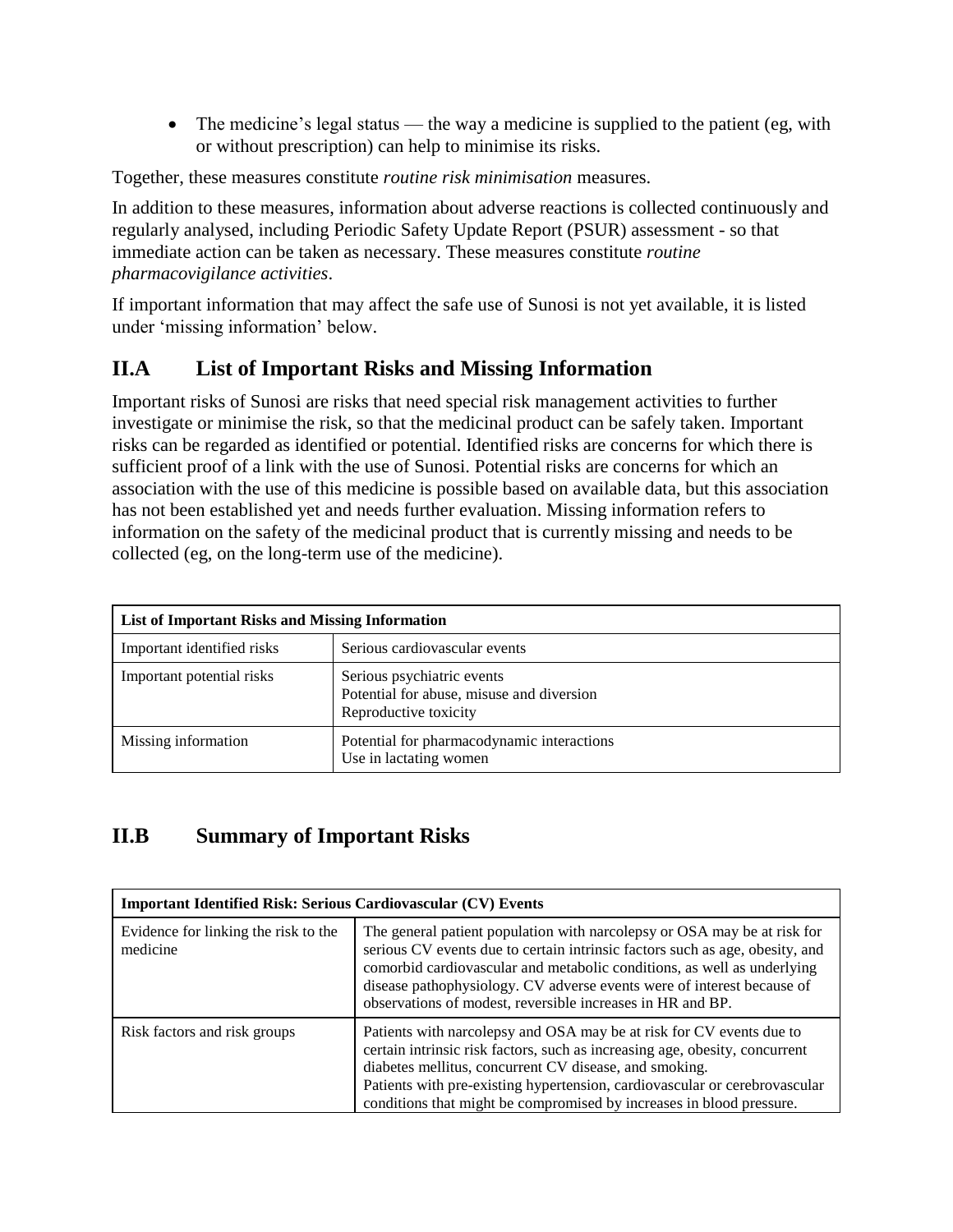|                                            | Other risk groups include patients using concomitant medications that<br>increase heart rate and blood pressure.                                                                        |
|--------------------------------------------|-----------------------------------------------------------------------------------------------------------------------------------------------------------------------------------------|
| Risk minimisation measures                 | Routine risk minimisation measures: SmPC sections 4.2, 4.3, 4.4 and 4.8<br>and corresponding PIL sections<br>Additional risk minimisation measures: None                                |
| Additional pharmacovigilance<br>activities | Additional pharmacovigilance activities: Long-term safety PASS for OSA<br>patients.<br>See section II. C of this summary for an overview of the post-authorisation<br>development plan. |

| <b>Important Potential Risk: Serious Psychiatric Events</b> |                                                                                                                                                                                                                                                                                                                                                                                                                   |
|-------------------------------------------------------------|-------------------------------------------------------------------------------------------------------------------------------------------------------------------------------------------------------------------------------------------------------------------------------------------------------------------------------------------------------------------------------------------------------------------|
| Evidence for linking the risk to the<br>medicine            | Psychiatric adverse events were of interest because psychiatric<br>comorbidities are common in narcolepsy and OSA, and stimulants and<br>wake-promoting agents have the potential to exacerbate underlying<br>psychiatric conditions.                                                                                                                                                                             |
| Risk factors and risk groups                                | Psychiatric disorders are a frequent comorbidity in patients with<br>narcolepsy. In OSA patients, observational studies have found a nearly 2-<br>fold higher incidence of depression in patients with OSA when matched to<br>controls without OSA. In the Sunosi clinical development programme,<br>serious psychiatric symptoms occurred more commonly in the narcolepsy<br>population than the OSA population. |
| Risk minimisation measures                                  | Routine risk minimisation measures: SmPC section 4.4 and 4.8 and<br>corresponding PIL sections<br>Additional risk minimisation measures: None                                                                                                                                                                                                                                                                     |
| Additional pharmacovigilance<br>activities                  | Additional pharmacovigilance activities: Long-term safety PASS for OSA<br>patients.<br>See section II. C of this summary for an overview of the post-authorisation<br>development plan.                                                                                                                                                                                                                           |

| <b>Important Potential Risk: Potential for Abuse, Misuse and Diversion</b> |                                                                                                                                                                                                                                                                                         |
|----------------------------------------------------------------------------|-----------------------------------------------------------------------------------------------------------------------------------------------------------------------------------------------------------------------------------------------------------------------------------------|
| Evidence for linking the risk to the<br>medicine                           | Sunosi meets the criteria for assessment of abuse potential as a new<br>molecular entity that affects the CNS. In addition, abuse, misuse and<br>diversion potential are associated with other medications used in the<br>treatment of ES that are pharmacologically similar to Sunosi. |
| Risk factors and risk groups                                               | Patients with a history of substance abuse (alcohol and /or drugs)                                                                                                                                                                                                                      |
| Risk minimisation measures                                                 | Routine risk minimisation measures: SmPC section 4.4 and corresponding<br>PIL sections<br>Additional risk minimisation measures: None                                                                                                                                                   |
| Additional pharmacovigilance<br>activities                                 | Additional pharmacovigilance activities: Long-term safety PASS for OSA<br>patients<br>See section II. C of this summary for an overview of the post-authorisation<br>development plan.                                                                                                  |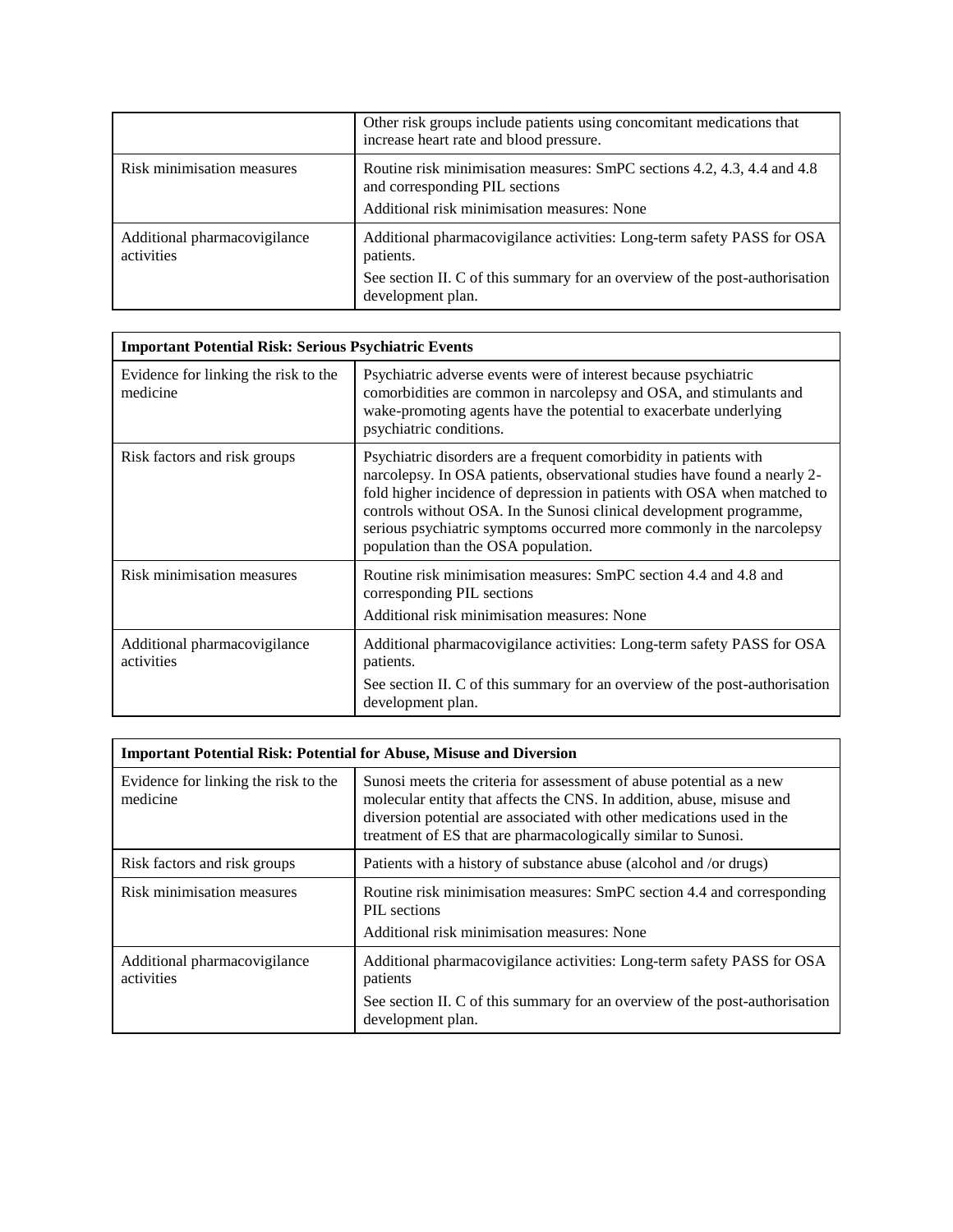| <b>Important Potential Risk: Reproductive Toxicity</b> |                                                                                                                                                     |
|--------------------------------------------------------|-----------------------------------------------------------------------------------------------------------------------------------------------------|
| Evidence for linking the risk to the<br>medicine       | Preclinical reproductive toxicity studies in pregnant rats and rabbits<br>showed evidence of embryofoetal toxicity.                                 |
| Risk factors and risk groups                           | Pregnant women and their offspring.                                                                                                                 |
| Risk minimisation measures                             | Routine risk minimisation measures: SmPC sections 4.4, 4.6 and 5.3 and<br>corresponding PIL sections<br>Additional risk minimisation measures: None |
| Additional pharmacovigilance<br>activities             | Additional pharmacovigilance activities: Two post-marketing pregnancy<br>registries                                                                 |
|                                                        | See section II. C of this summary for an overview of the post-authorisation<br>development plan.                                                    |

| <b>Missing Information: Potential for Pharmacodynamics Interactions</b> |                                                                                                                                                                                         |
|-------------------------------------------------------------------------|-----------------------------------------------------------------------------------------------------------------------------------------------------------------------------------------|
| Risk minimization measures                                              | Routine risk minimisation measures: SmPC section 4.2, 4.3 and 4.5 and<br>corresponding PIL sections<br>Additional risk minimisation measures: None                                      |
| Additional pharmacovigilance<br>activities                              | Additional pharmacovigilance activities: Long-term safety PASS for OSA<br>patients.<br>See section II. C of this summary for an overview of the post-authorisation<br>development plan. |

| <b>Missing Information: Use in Lactating Women</b> |                                                                                                                                                                             |
|----------------------------------------------------|-----------------------------------------------------------------------------------------------------------------------------------------------------------------------------|
| Risk minimization measures                         | Routine risk minimisation measures: SmPC section 4.6 and corresponding<br>PIL sections                                                                                      |
|                                                    | Additional risk minimisation measures: None                                                                                                                                 |
| Additional pharmacovigilance<br>activities         | Additional pharmacovigilance activities: Post-marketing lactation study<br>See section II. C of this summary for an overview of the post-authorisation<br>development plan. |

### **II.C Post-Authorisation Development Plan**

#### **II.C.1 Studies Which Are Conditions of the Marketing Authorisation**

There are no studies that are conditions of the marketing authorisation or specific obligation of Sunosi.

#### **II.C.2 Other Studies in Post-Authorisation Development Plan**

#### **A prospective, non-interventional, post-authorisation safety study to evaluate the long term safety of solriamfetol in adult patients with obstructive sleep apnoea (OSA) treated with solriamfetol according to an agreed protocol.**

Purpose of the study: The primary objective of the PASS will assess the risk of CV events among patients with OSA newly initiating treatment with Sunosi (solriamfetol) compared to Sunosi-unexposed patients with OSA, with or without other pharmacologic treatments to